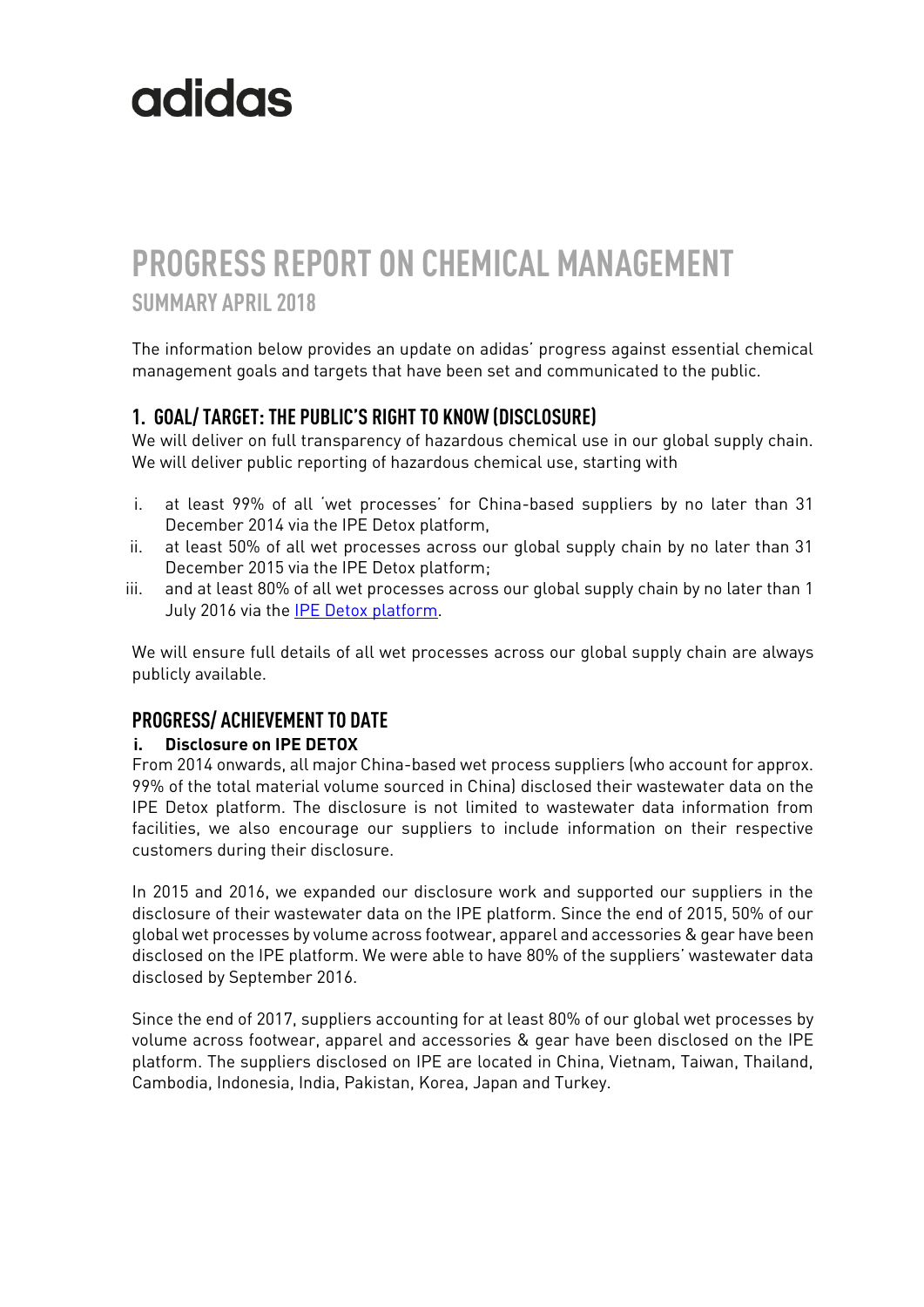page 2

#### **ii. Beyond DETOX - Disclosure on IPE PRTR (Pollutant release and transfer registers)**

Since 2011, we have screened our China-based factories on the IPE environmental violation record database. If suppliers are listed, we take action and support them in their remediation plan with the ultimate goal to get them removed from the blacklist.

We see that full transparency on the environmental performance in our supply chain is a fundamental step to reduce our environmental footprint. We encourage our suppliers that disclosure should not be limited to wastewater (e.g. air emission data on the IPE PRTR platform as well). Since 2015 onwards, all our strategic suppliers based in China have disclosed their environmental data on the IPE PRTR platform.

In the latest IPE report '[Greening the Supply Chain](http://wwwoa.ipe.org.cn/Upload/201610280455082261.pdf)' issued in 2017, adidas ranked as #1 in the Corporate Information Transparency Index (CITI) in the apparel and footwear industry. This is the third year in a row adidas was classified as a leader and it gives us external recognition for our global environmental program.

#### **iii. Global Supplier list**

In order to further enhance transparency for all our stakeholders, we have expanded our publicly available supplier list with the strategic T2 wet process suppliers since 2014. It is shared on our website [\(T2 wet process supplier list\)](http://www.adidas-group.com/media/filer_public/e1/be/e1bea106-29a3-41bd-8546-7d23108bc578/t2_suppliers_may_2016.pdf).

#### Detox protocol/findings to date

The vast majority of Detox priority chemicals have either been used in production processes unintentionally (as part of auxiliaries and dyestuffs) or have been effectively removed in wastewater treatment processes, as test results are mostly ND (not detectable). Those chemicals include: phthalates, brominated and chlorinated flame retardants, azo dyes, organotin compounds, chlorinated solvents, chlorophenols, SCCPs, heavy metals (lead, mercury, chromium (VI)), cyanide and APEOs/NPEs. Some heavy metals have been detected at levels significantly lower than the applicable national standards in treated wastewater, including cadmium, antimony, arsenic, chromium (total), cobalt, copper, nickel, zinc and manganese. Not all heavy metals have come from production materials. Some of the heavy metals, such as manganese and zinc, have probably been introduced from incoming water. Antimony is used as a catalyst in the polyester polymerisation process, and, as reported, an economically viable alternative is not yet available.

#### **2016 – ZDHC Wastewater Guideline Development**

In 2016, we contributed to the development of the ZDHC (Zero Discharge of Hazardous Chemicals) Wastewater Guidelines, which were officially released in November 2016. This document provides an international wastewater standard with the goal to harmonise the process, sampling, test methods and TLVs (**ZDHC Wastewater Guidelines**).

In order to confirm the effectiveness of our holistic chemical management programme, we piloted testing of wastewater intake prior to the wastewater treatment process, as well as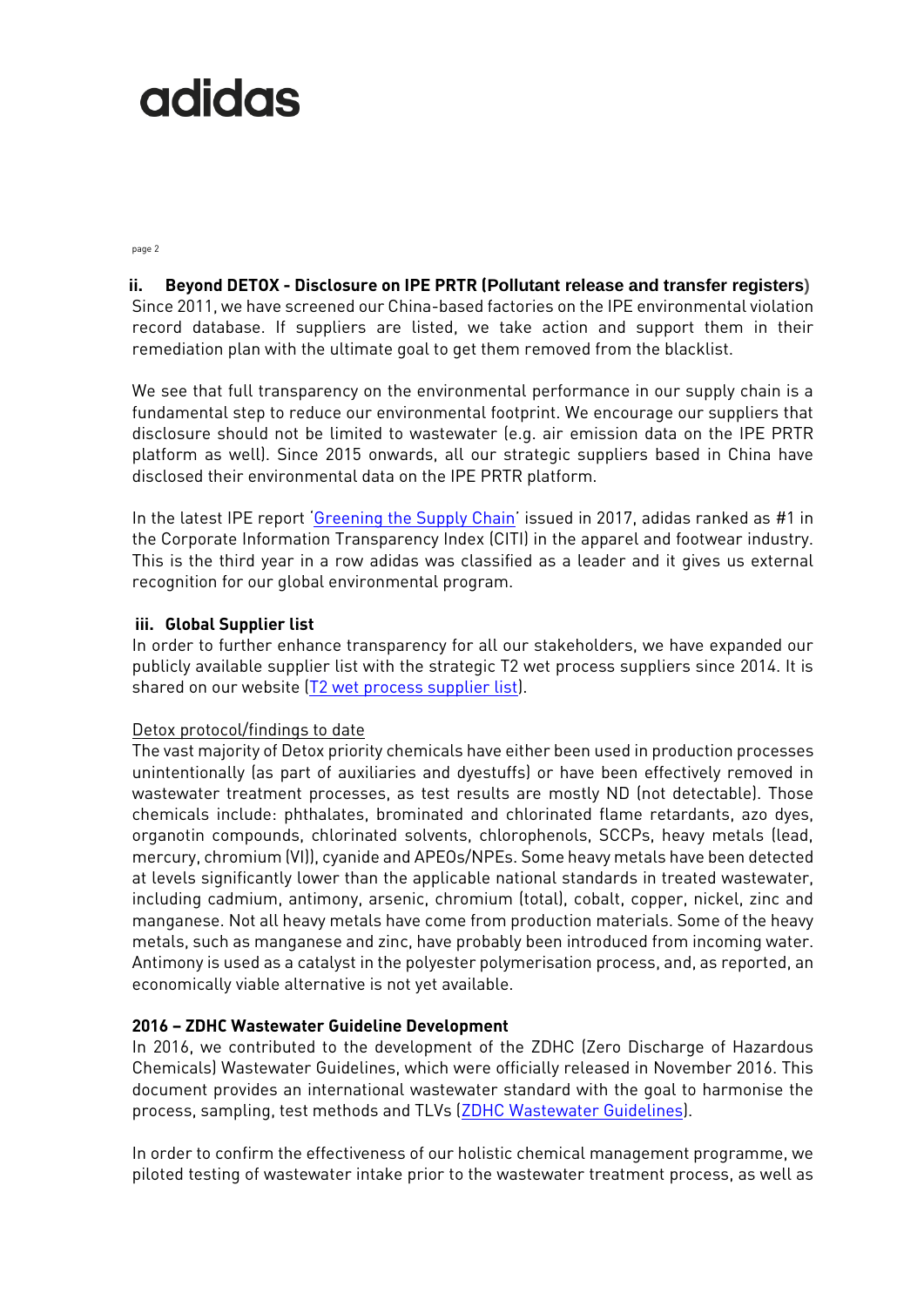page 3

sludge. By comparing the results from wastewater tests before and after treatment, we found that detected substances were at similar levels (results in the ppb range), but a regular trend between the two results could not be identified, because it is not possible to ensure that the wastewater before and after treatment derive from the same production batch. Most samples showed a non-detectable test result for measurements both before and after wastewater treatment. At the same time, we could see some examples where the detected concentration of a Detox priority chemical after wastewater treatment exceeded the concentration of the test result before wastewater treatment. (Chlorophenols before treatment: ND; after treatment: 0.0017 ppm. Lead before treatment: 0.002 ppm; after treatment: 0.004 ppm.) Our clear target is to reduce these very small amounts of Detox priority chemicals, most probably used unintentionally, until we achieve non-detectable results in all of our wastewater tests. The sludge test results show consistency with the wastewater results, because substances accumulate in sludge after effluent treatment.

#### **2017- Adopting the industry standard and going beyond legal requirements**

To continue with the elimination of hazardous chemicals from the production processes, we strengthened our wastewater monitoring approach in our supply chain by adopting the ZDHC Wastewater Guidelines. In 2017, all our strategic suppliers have been required to test their wastewater according to the ZDHC Wastewater Guidelines twice a year. All wastewater test results have to be disclosed on the IPE DETOX platform and the ZDHC Gateway platform.

According to the latest wastewater test results, the majority of our facilities meets the local legislation or the requirements of the wastewater treatment plant. However, suppliers face challenges in fulfilling the aspirational level of the ZDHC Wastewater Guidelines by 2020. We are now closely working with our suppliers to develop and implement corrective action/remediation plans to close the gap as soon as possible.

#### **2018 and beyond**

As part of our global stakeholder engagement strategy, we are continuously collaborating with different trade associations and industry federations/groups, including the China National Textile & Apparel Council (CNTAC) and the ZDHC, in order to discuss current standards and future trends in chemical management.

### **2. GOAL/ TARGET: PFC ELIMINATION**

As adidas is fully implementing the precautionary principle, we publicly committed to eliminating all long-chain (i.e. C7, C8 and longer) PFCs (defined as all poly- and perfluorinated substances and their precursors and metabolites) by no later than 1 January 2015 (across all products we produce or sell globally). The elimination of all PFCs used in any of the products we sell will be supported by the following next steps: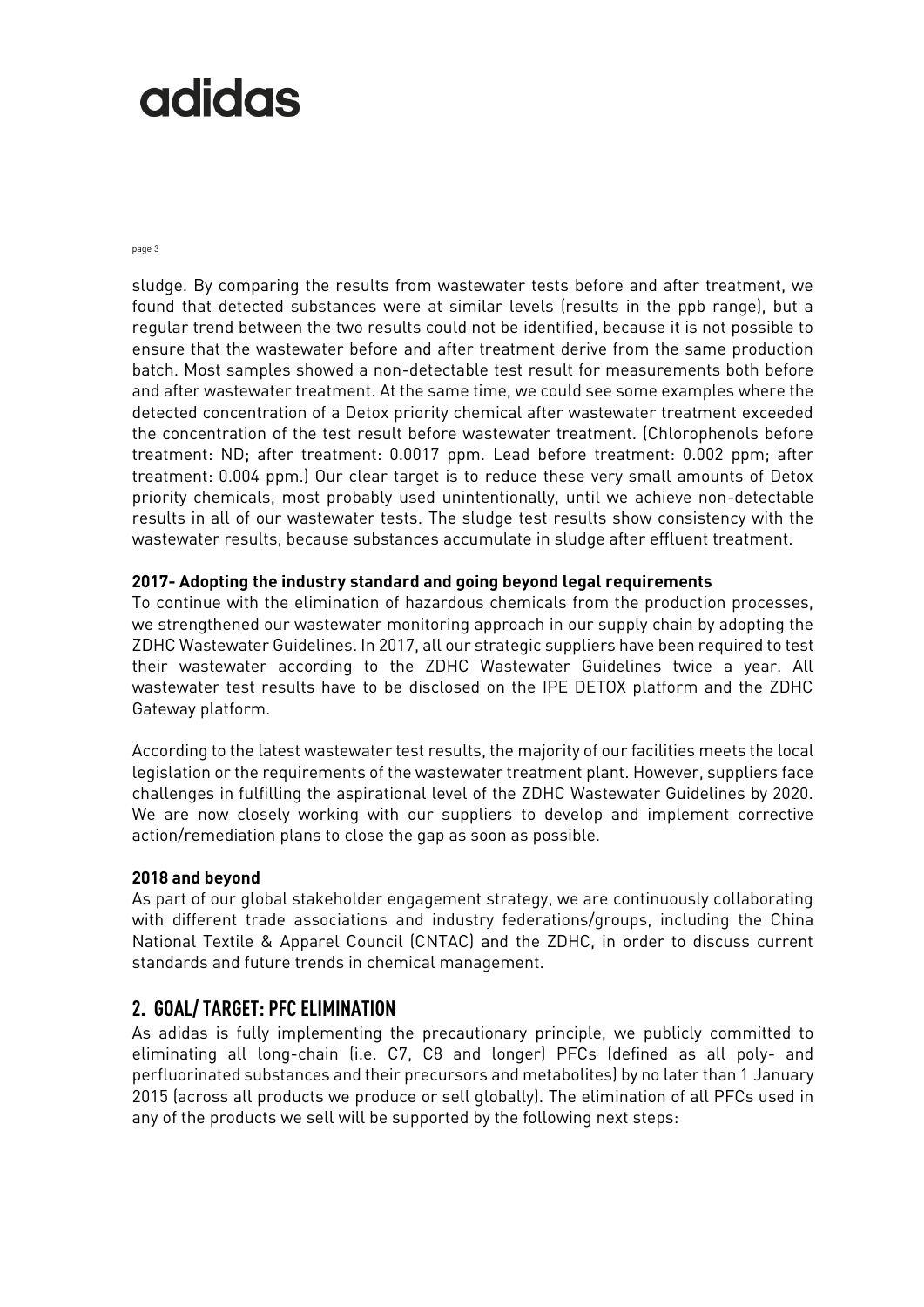page 4

- i. adidas has committed to being 90% PFC-free as of 15 June 2014;
- ii. adidas has committed to eliminating any other PFCs in any of the products adidas produces and/or sells across its global supply chain, and to be at least 99% PFC-free by no later than 31 December 2017;
- iii. full, public and detailed disclosure on our main public website of all PFC use by no later than 31 December 2017;
- iv. documentation of how PFCs have been substituted with safer alternatives and publication of these case studies via the online Subsport.org platform;
- v. implementation of a rigorous system of control to ensure that no traces of PFCs find their way into our supply chain in line with the above;
- vi. working in partnership with our supply chain and other global industry leaders to accelerate the move to non-PFC technologies.

### **PROGRESS/ ACHIEVEMENT TO DATE**

In 2016, we have successfully built in-depth chemical expertise in our teams and strengthened our research capacities for finding PFC alternatives which meet our high performance and quality standards for apparel, footwear and sporting goods providing water repellency. We are constantly and carefully testing alternative concepts to achieve our commitment and provide the best products to our consumers. We also work in close collaboration with leading chemical companies to explore formulations which are still in the R&D phase.

However, the transition to PFC-free finished products continues to cause challenges, taking into consideration our diverse product portfolio in footwear, apparel and accessories, and our global supply chain.

During the initial R&D phase, we found performance differences in lab vs. wear tests. Therefore, we had to adjust our overall testing procedure. At the same time, we also detected differences in the performance of the same PFC-free solution from one supplier to another. With the support of our in-house production specialists from the manufacturing excellence team, these initial application issues have been solved.

We also realised that, due to the newness of certain alternatives, application processes had to be adjusted significantly. With our technical team, we supported our material suppliers in adjusting key production processes and applied them across the supply chain.

Through our research and innovation efforts, we have achieved significant progress towards developing PFC-free water-repellent materials which meet our standards for many of our product types, in order to provide consumers with water-repellent equipment for apparel, footwear and sporting goods.

We have been successful in applying PFC-free solutions as water-repellent finishes to many different end uses, especially in lifestyle and entry-level performance products. We now have 44 approved PFC-free solutions.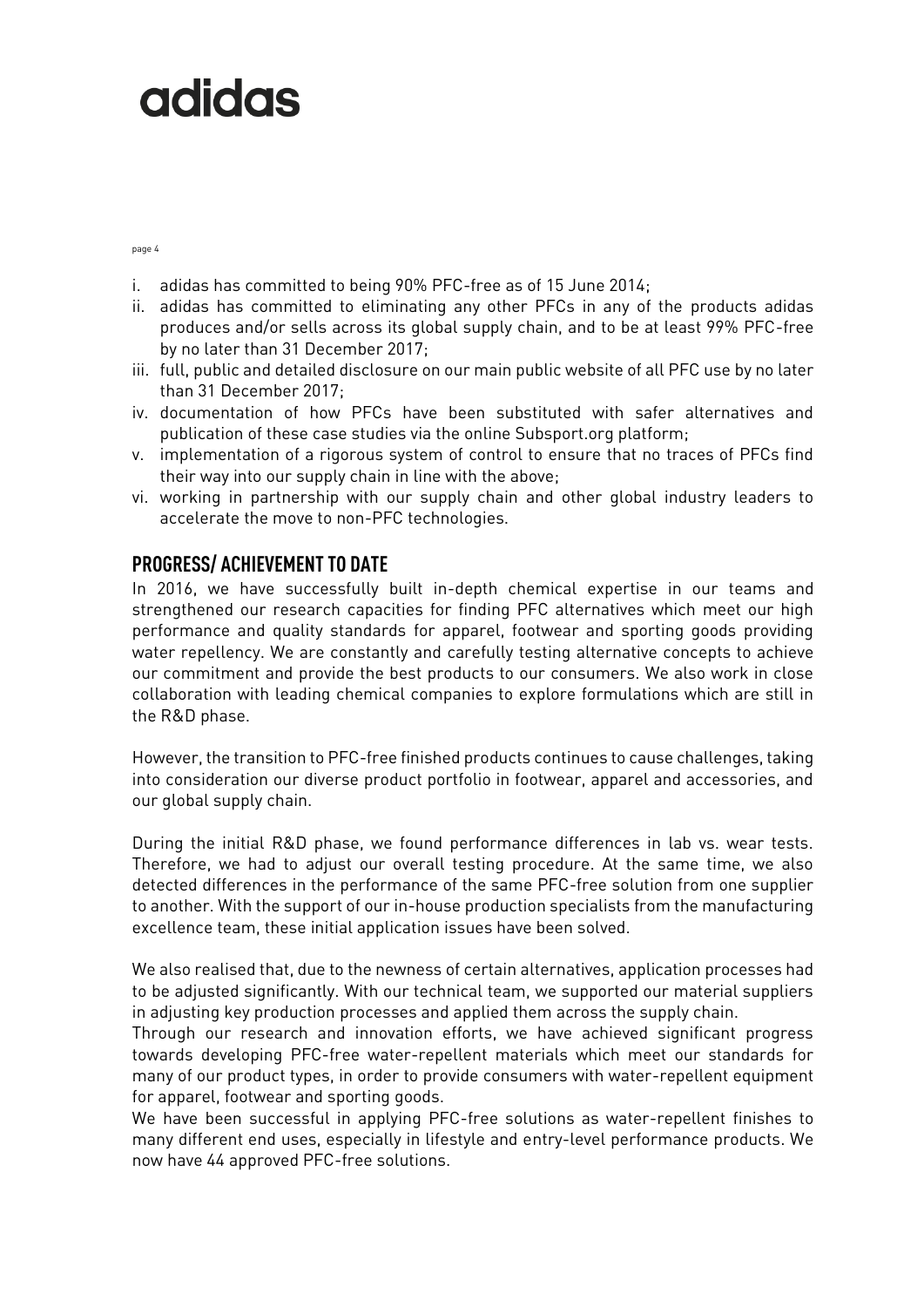page 5

At the same time, extensive training and education efforts have been undertaken internally with our product development teams and with our suppliers to ensure that water-repellent chemistry and PFCs are only used as exceptions, when it is absolutely necessary to achieve the highest performance level. See also our website: The chemistry must be right.

As there are no global standards to define 'PFC-free', we have created and implemented an adidas PFC-free policy:

- It summarises the most up-to-date findings of our research work and describes a sophisticated procedure to ensure compliance with our PFC-free programme and eliminates the intentional use of PFCs. The policy covers the full supply chain, end to end: from input chemistry to production through to the final product.
- We have engaged with universities, leading testing laboratories and many other stakeholders to identify the right tests in the right place to ensure compliance throughout our supply chain.
- The policy provides an approved list of formulations to be used by all adidas suppliers as well as an approved list of suppliers who meet our requirements to produce PFC-free products.

We have been testing not only the newly developed materials on their content of fluorinated compounds, but also established smart end-to-end testing: every PFC-free formulation that is used to produce the water-repellent materials is tested. This test for fluorinated compounds is also applied to every newly developed material containing water-repellent treatments, as well as to finished garments using a random-test approach. Overall we carried out more than 1300 tests.

In our continuous efforts to create further transparency in our supply chain, we also detected PFCs in processes where we did not expect to. One area is the manufacturing of some of our PU synthetics which are used in a wide range of our footwear materials. By working closely with our suppliers, we have been able to eliminate the use of PFCs for these applications.

All these steps and achievements have been crucial to successfully achieve our PFC-free commitment which we gave in 2013. By the end of 2017, 99.3% of our products are PFCfree.

#### **Beyond 2017**

- We will continue in upholding our previous commitment and related efforts in maintaining our success of more than 99% of our products sold being PFC-free. This includes the continuous improvement of the performance of our PFC-free products.
- We will report on the current status of our PFC-free product share on a yearly basis.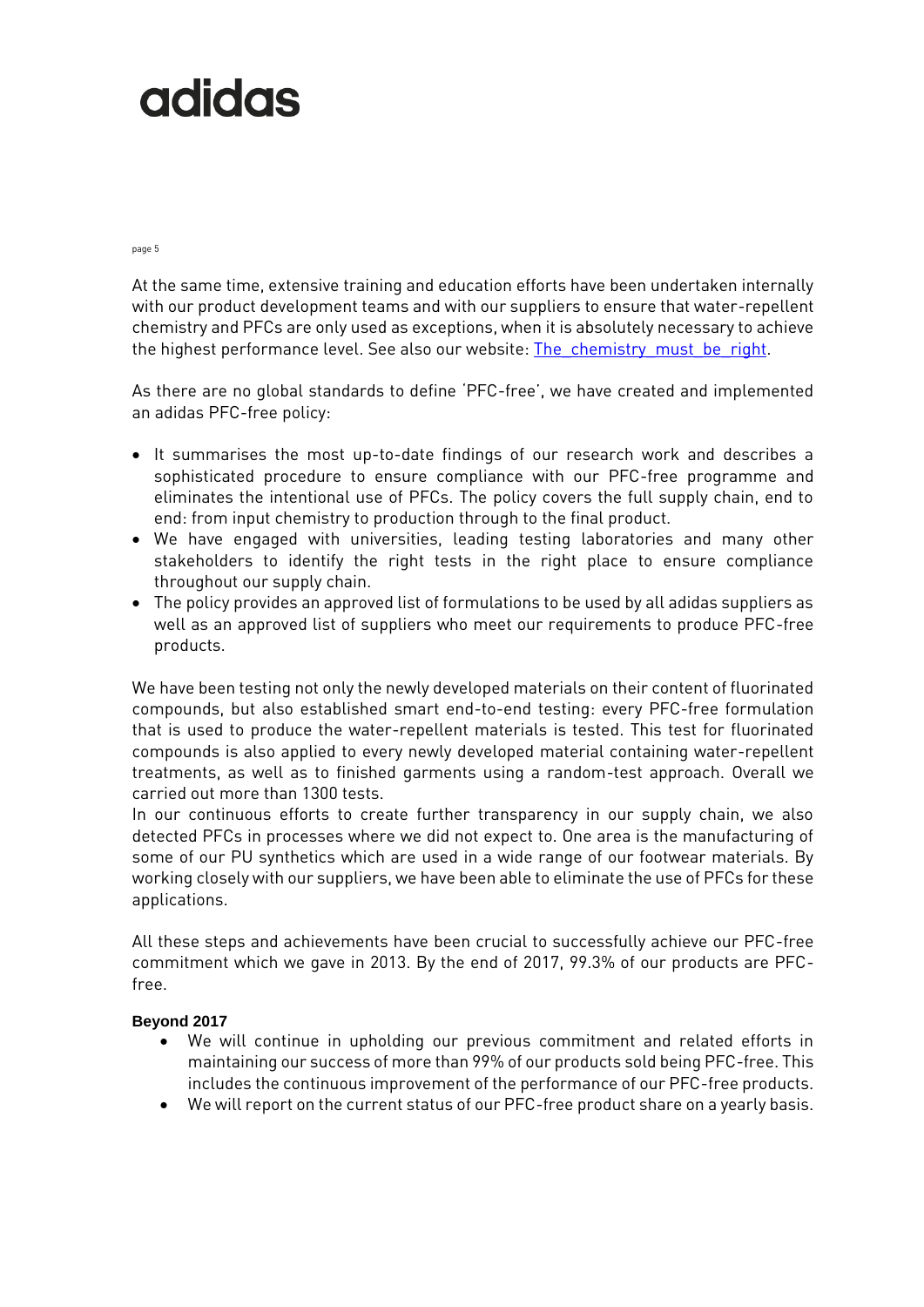page 6

- For high end-performance products we will be proactively searching for suitable alternatives in close collaboration with academia and thought leaders with profound technical expertise. This includes our continued work with with Gore™.
- We will continue to raise our voice as an industry leader and share key findings of our PFC-free approach with the industry through conference presentations and through sharing best practices.

# 3. **SUCCESS STORY: SUBSTITUTION OF PFCS FROM THE PRODUCTION PROCESS OF POLYURETHANE-BASED LEATHER**

As a key supplier for adidas, Baiksan Co., Ltd. fully supported our approach of implementing the precautionary principle by eliminating all PFCs (defined as all poly- and perfluorinated alkyl substances and their precursors and metabolites) by no later than 31 December 2017 (across all products adidas produces or sells globally). To the best of our knowledge Baiksan has been the first company that identified the use of PFCs in "unexpected" areas, which is the use of PFCs during the production of PU-based synthetic leather to avoid unevenness of coated material in this success story.

Due to the fact that this substitution was developed for DMFA-based (Dimethylformamide) PU-based synthetic leather it contains some DMFA and could therefore not been accepted by Subsport.

Baiksan is using the PFC-free chemistry for two reasons: to provide water repellent and/or waterproof (DWR/WPN) properties on the final material (wet processed synthetic leather) and to avoid unevennesses (e. g. air-bubbles) on the surface of the PU-coated synthetic leather.

On their transition to PFC-free PU production processes they had some key learnings:

- During the initial R&D phase, Baiksan found performance differences in the performance of the PFC-free solutions from the respective chemical suppliers. With the support of their in-house production specialists these initial application issues have been solved. After many tests the formulation Lofec A-750 from the Korean chemical supplier Nuri Industry worked best for their products.
- They also realised that the application processes had to be adjusted significantly due to the fact that they have been optimized for PFC-containing solutions. With their technical team, they have been able to adjust key production processes and applied them successfully.
- Optimization and fine-tuning of the process parameters to meet the adidas performance requirements and to comply with the adidas PFC-free policy took some time and effort, but in the meanwhile they are successfully producing wet-processed synthetic leather without any PFCs.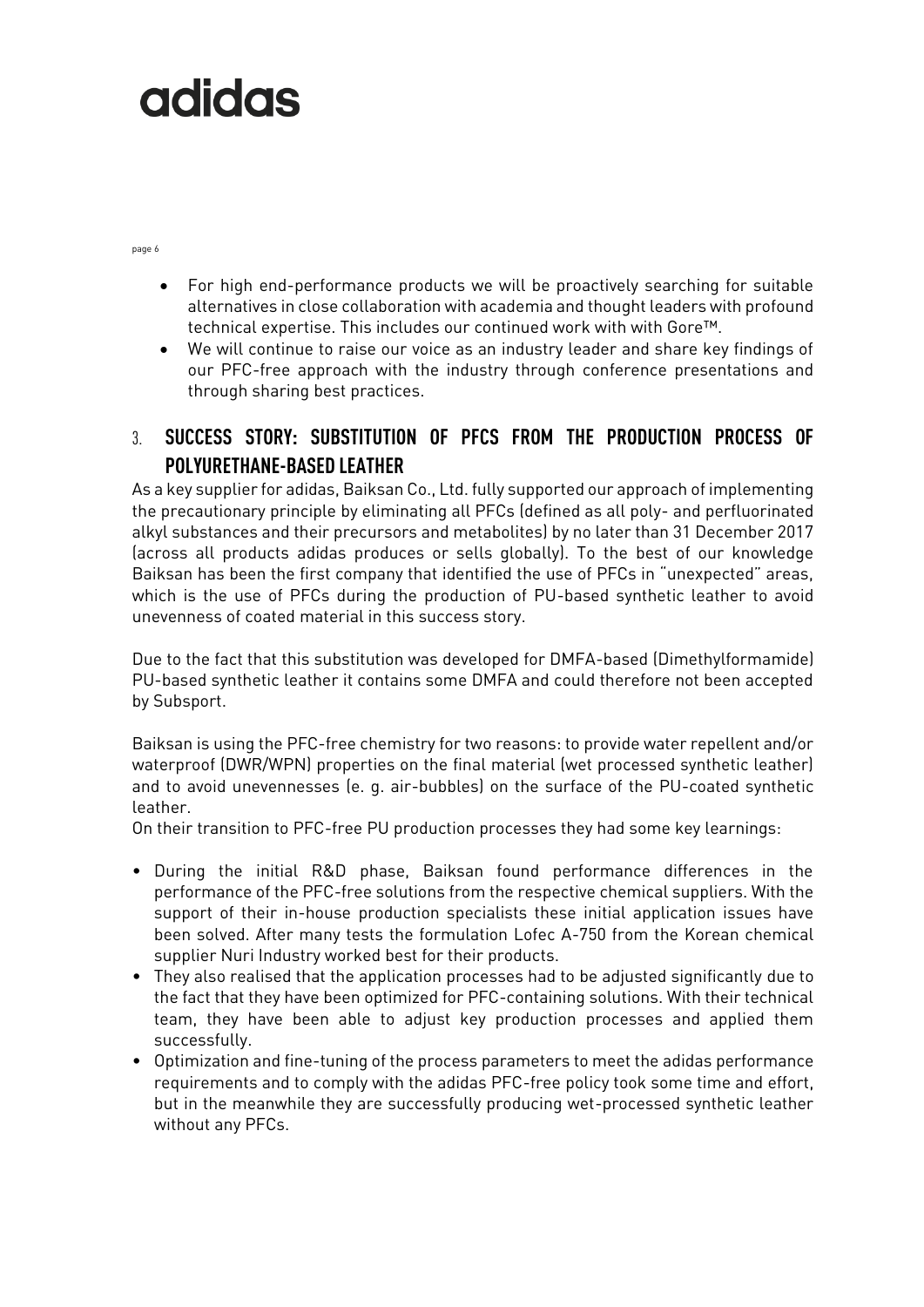page 7

### **4. COMMUNICATION WITH SUPPLIERS AND CAPACITY BUILDING**

We see the need for pragmatic and implementable chemical management tools for our suppliers that can be used to efficiently reduce the environmental footprint as occurred in our supply chain. As one of the committed brands to eliminate the discharge of hazardous chemicals, we work closely with our supply chain partners to make sure that best practices and the existing chemical management tools are truly implemented.

### **PROGRESS/ ACHIEVEMENT TO DATE**

### **2014: Chemical Management Guideline (CMG)**

Alongside our audit programme, we developed in 2014 an innovative capacity-building programme for suppliers, called the Chemical Management Guideline (CMG). The guideline was developed in close collaboration with the chemical company Huntsman Textile Effects, who contributed their extensive expertise in chemical management at textile mills. Workshops were conducted by Huntsman across all strategic apparel material suppliers in order to train them on this new tool and approach.

Over 450 people from 49 of our strategic apparel suppliers (including 21 trims suppliers) in eight countries have undergone CMG training. Firstly, this strengthened their overall knowledge on how to record, understand and monitor the chemical inventory as well as on the safe handling of chemical products from storage to use and, ultimately, disposal. And secondly, they have cascaded this knowledge to their internal colleagues. This has led to an important and efficient multiplier effect. The training will also help suppliers to avoid contamination at mill level and is applied to all their production lines.

#### **2016: Program refinement and strengthening the industry collaboration**

To assist suppliers to continuously enhance their chemical management programme, we refined our training on the Chemical Management Guideline e. g. by including previous audit findings & best practices.

We continued to further strengthen our global environmental supplier programme. One of the key elements of this programme is a tailored audit of T1 and T2 suppliers. The audit programme is designed to measure the performance of the suppliers and to support their improvement. The applied method for our T2 audits is the ZDHC audit protocol 2.0, which was developed with a specific focus on chemical management. Overall, we conducted over 140 environmental audits.

In November 2016, we hosted an adidas supplier workshop in Shanghai to which we invited more than 20 of our strategic T2 and T3 suppliers, as well as some of our key collaboration partners, with the goal to reiterate and clarify our direction and guidance. This tailored engagement is critical to further strengthening our chemical management program. A keynote was delivered by adidas at the annual ZDHC/CNTAC conference in which the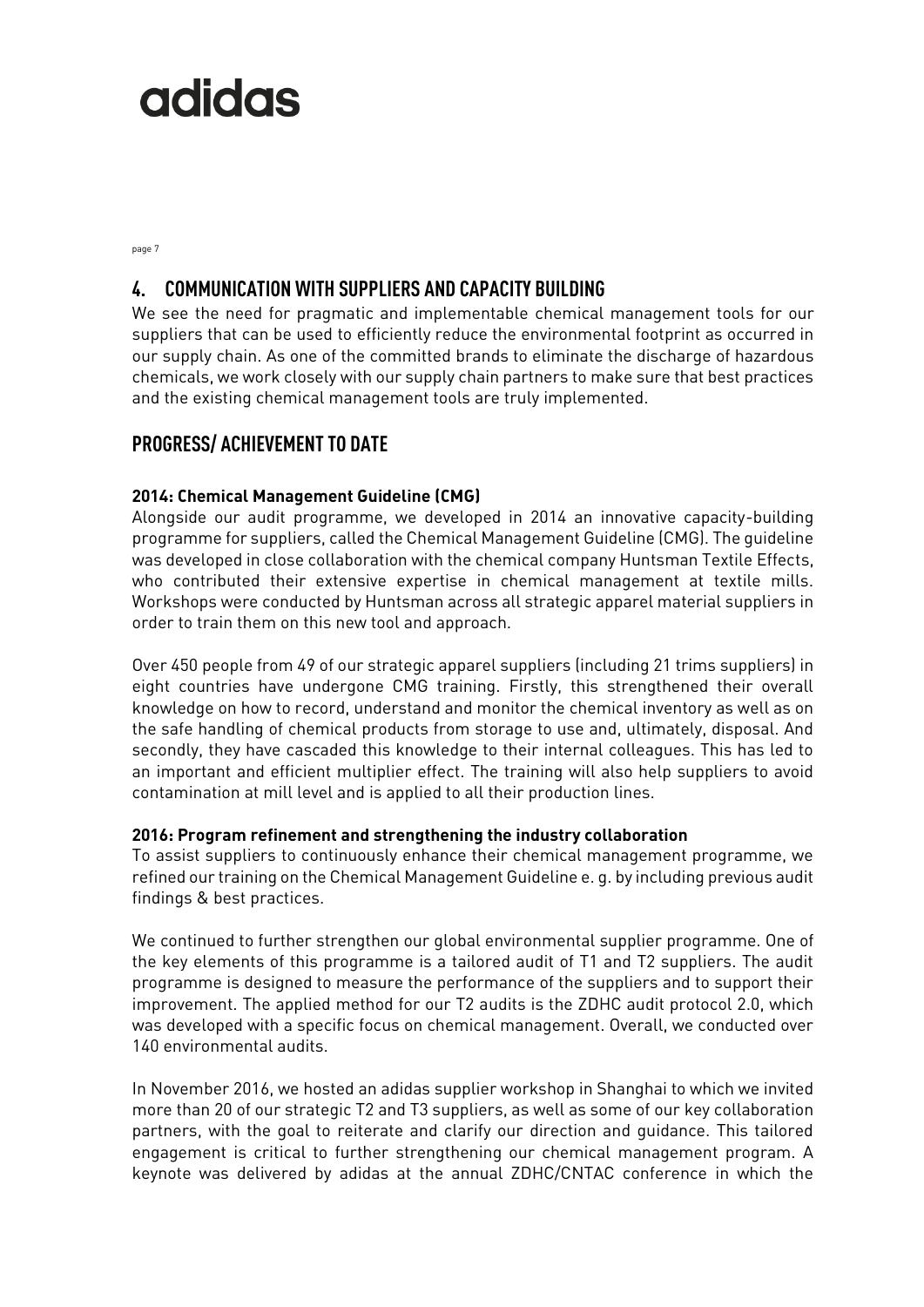page 8

importance of sound chemical management practices was stressed. More than 700 participants attended.

Additionally, together with our suppliers, we have re-iterated our commitment to phase out PFCs and to further improve our global chemical footprint and transparency at several public-facing conferences and supplier events around the world. As a major player in the sporting goods industry, we truly believe that our commitments and holistic chemical management programme will lead to changes in the entire footwear and apparel industry. See 2016 Sustainability Progress Report and ECHA Guest Column.

### **2017: Continuous industry engagement: Harmonization of the ZDHC audit protocol with SAC HIGG FEM 3.0**

The industry-wide alignment on an assessment protocol for the chemical management is a significant step forward to drive best practice implementation at the suppliers. We have been heavily involved in the development and harmonization process on the chemical management audit protocol from the Facility Environmental Module (FEM) 3.0, which was officially released in 2018 by the Sustainable Apparel Coalition (SAC). The implementation of a standardized and harmonized assessment tool in the industry enables a consistent evaluation on suppliers chemical management performance across the value chain.

## **5. CHEMICAL INPUT MANAGEMENT: bluesign AND MRSL**

## **PROGRESS/ ACHIEVEMENT TO DATE**

In 2016, we further strengthened our focus on chemical input management. As part of our partnership with bluesign, we continued to record the chemical inventory of our strategic apparel material suppliers and started to set targets for the use of bluesign-approved chemicals. They are actively using the bluesign® bluefinder positive chemistry database in their day-to-day chemical selection. The ease of use of this simple tool accelerates the use of more sustainable chemistry significantly. The bluesign® bluefinder tool is based on the strict bluesign systems substances list [\(BSSL\)](http://www.bluesign.com/de/industry/infocenter/downloads).

We met our 2017 target '50% of auxiliaries and 80% of dyestuffs to be bluesign-approved'. The suppliers actually exceeded this target: 56% of auxiliaries and 83% of dyestuffs are now bluesign-approved. Looking forward, our 2018 targets for our strategic apparel material suppliers are: 72% of auxiliaries and 86% of dyestuffs becoming bluesign approved.

The chemical inventory of those suppliers who produce more than 85% of our apparel material volume was recorded twice in 2017, in order to monitor their progress. The chemical inventory was recorded and monitored for the full production volumes of the suppliers.